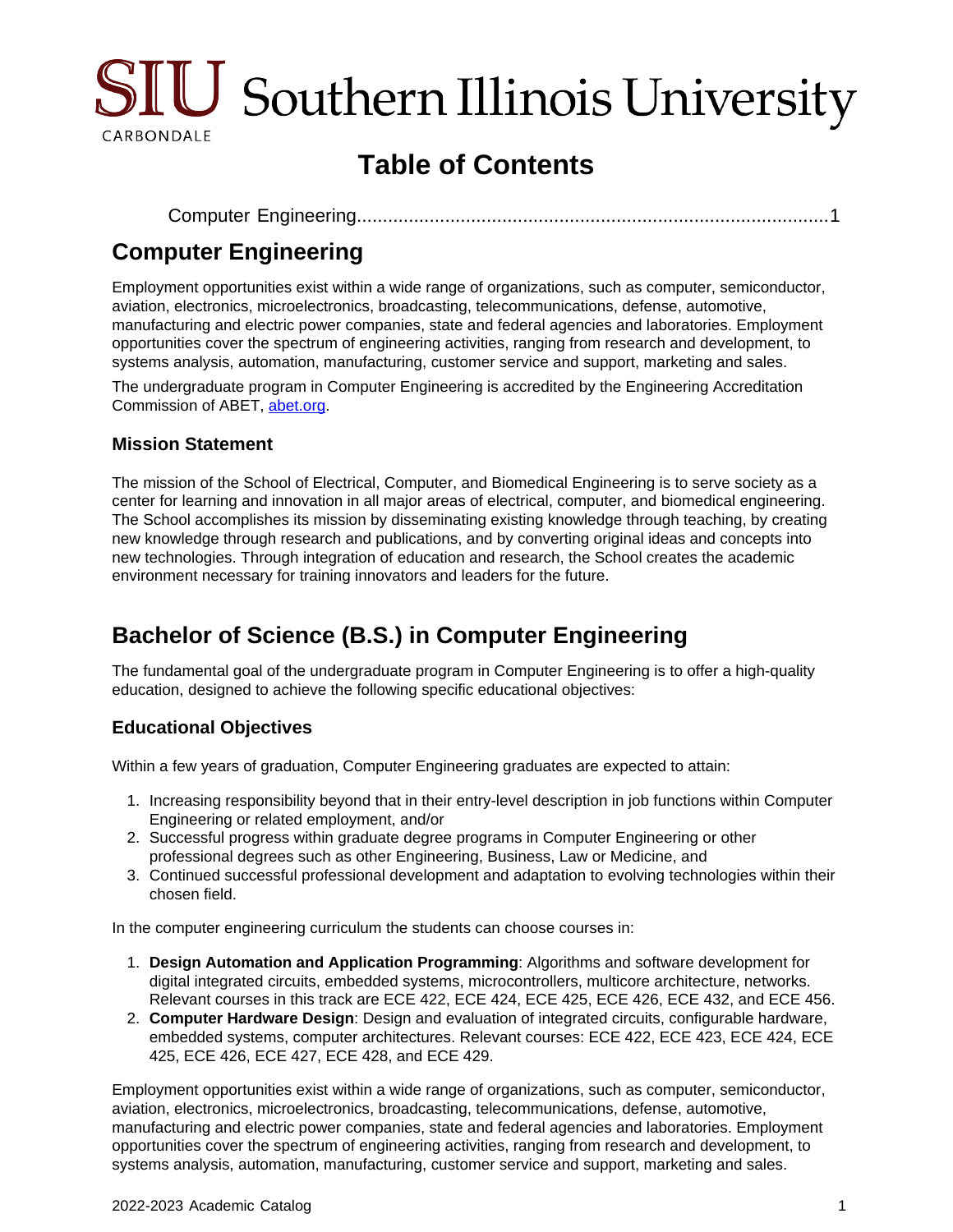The undergraduate program in Computer Engineering is accredited by the Engineering Accreditation Commission of ABET, [abet.org](https://www.abet.org/).

### **B.S. Computer Engineering Degree Requirements**

| <b>Degree Requirements</b>                                                                          |                | <b>Credit Hours</b> |           |
|-----------------------------------------------------------------------------------------------------|----------------|---------------------|-----------|
| University Core Curriculum Requirements                                                             |                |                     | 39        |
| <b>Foundation Skills</b>                                                                            |                | 13                  |           |
| <b>CMST 101</b>                                                                                     | 3              |                     |           |
| <b>ENGL 101, ENGL 102</b>                                                                           | 6              |                     |           |
| MATH 150 (4)                                                                                        | 3              |                     |           |
| <b>UNIV 101</b>                                                                                     | 1              |                     |           |
| <b>Disciplinary Studies</b>                                                                         |                | 23                  |           |
| <b>Fine Arts</b>                                                                                    | 3              |                     |           |
| <b>BIOL 202</b>                                                                                     | $\overline{2}$ |                     |           |
| Humanities                                                                                          | $\,6$          |                     |           |
| <b>PHYS 205A</b>                                                                                    | 3              |                     |           |
| <b>PHYS 205B</b>                                                                                    | 3              |                     |           |
| Social Science                                                                                      | $\,6$          |                     |           |
| Integrative Studies (Multicultural/Diversity)                                                       |                | 3                   |           |
| Requirements for Computer Engineering Major                                                         |                |                     | $(11)+87$ |
| <b>Basic Science</b>                                                                                |                | $(8)+6$             |           |
| PHYS 205A, PHYS 205B, PHYS 255A, PHYS 255B                                                          | $(6)+2$        |                     |           |
| <b>BIOL 202</b>                                                                                     | $\overline{2}$ |                     |           |
| Science Elective (with lab) <sup>1</sup>                                                            | 4              |                     |           |
| Mathematics                                                                                         |                | $(3)+11$            |           |
| MATH 150, MATH 250, MATH 251, MATH 305                                                              | $(3)+11$       |                     |           |
| ECE Required Courses: ECE 222, ECE 235, ECE 235L,<br>ECE 296, ECE 296L, ECE 315, ECE 321, ECE 321L, |                | 41                  |           |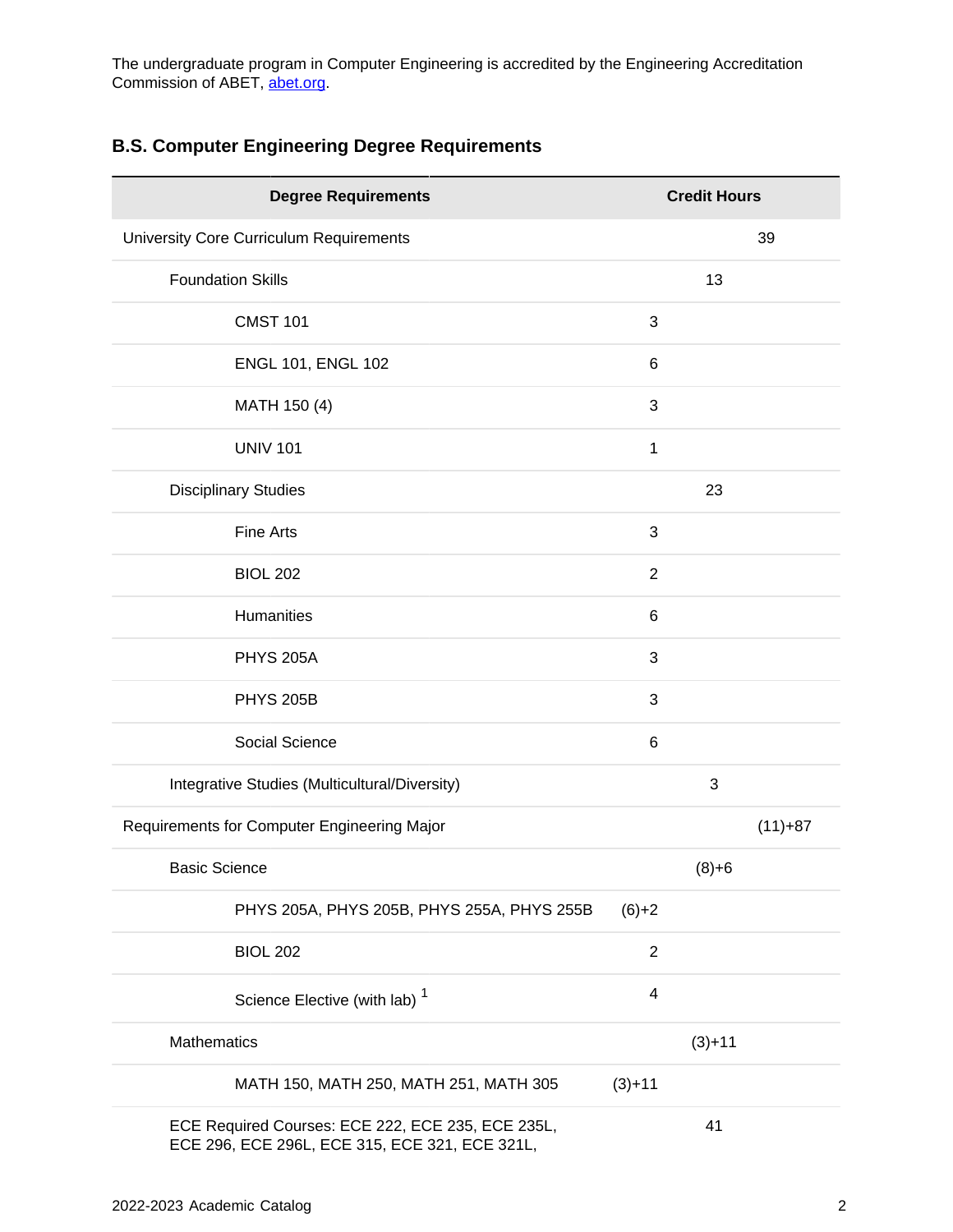| <b>Degree Requirements</b>                                                                        |    | <b>Credit Hours</b> |
|---------------------------------------------------------------------------------------------------|----|---------------------|
| ECE 327, ECE 327L, ECE 329, ECE 329L, ECE 345, ECE<br>345L, ECE 355, ECE 355L, ECE 495C, ECE 495D |    |                     |
| Technical Electives <sup>2</sup>                                                                  |    | 29                  |
| ECE Technical Electives <sup>3</sup>                                                              | 23 |                     |
| General Technical Electives <sup>4</sup>                                                          | 6  |                     |
| Total                                                                                             |    | 126                 |

 $1$  For Science Elective choose from biological, chemical, or physical science (CHEM 200 + CHEM 201, PHYS 305 + PHYS 355, PHSL 201 + PHSL 208)

 $^2$  At least 20 hours from the following list: ECE 412-432, two approved CS courses from CS 3XX or 4XX level (except CS 300, CS 393, or CS 493)

 $^3$  Approved by the School. Approved ECE technical electives: ECE 3XX or 4XX level (except ECE 392, ECE 492 & ECE 493)

<sup>4</sup> Approved by the School. Approved General technical electives: ECE 3XX or ECE 4XX level (except ECE 493); CHEM 210; MATH 221, MATH 282, MATH 302, MATH 349, MATH 380, or MATH 4XX level (except MATH 411, MATH 412); CS 3XX or 4XX level (except CS 300, CS 393, or CS 493); ENGR 2XX, ENGR 3XX, 4XX (except ENGR 222, ENGR 296, ENGR 335), ENGR 3XXi (if not already counted toward the student's core requirement); BME 485; IMAE 470A

Students interested in meeting the requirements of both the Electrical Engineering and the Computer Engineering degree programs may ask the advisement office for a guide suggesting how one may complete both in a timely manner.

### **B.S. Computer Engineering - Cyber Systems and Security Engineering Specialization Degree Requirements**

| <b>Degree Requirements</b>              | <b>Credit Hours</b> |  |  |
|-----------------------------------------|---------------------|--|--|
| University Core Curriculum Requirements | 39                  |  |  |
| <b>Foundation Skills</b>                | 13                  |  |  |
| <b>CMST 101</b>                         | 3                   |  |  |
| <b>ENGL 101, ENGL 102</b>               | 6                   |  |  |
| MATH 150 (4)                            | 3                   |  |  |
| <b>UNIV 101</b>                         | 1                   |  |  |
| <b>Disciplinary Studies</b>             | 23                  |  |  |
| <b>Fine Arts</b>                        | 3                   |  |  |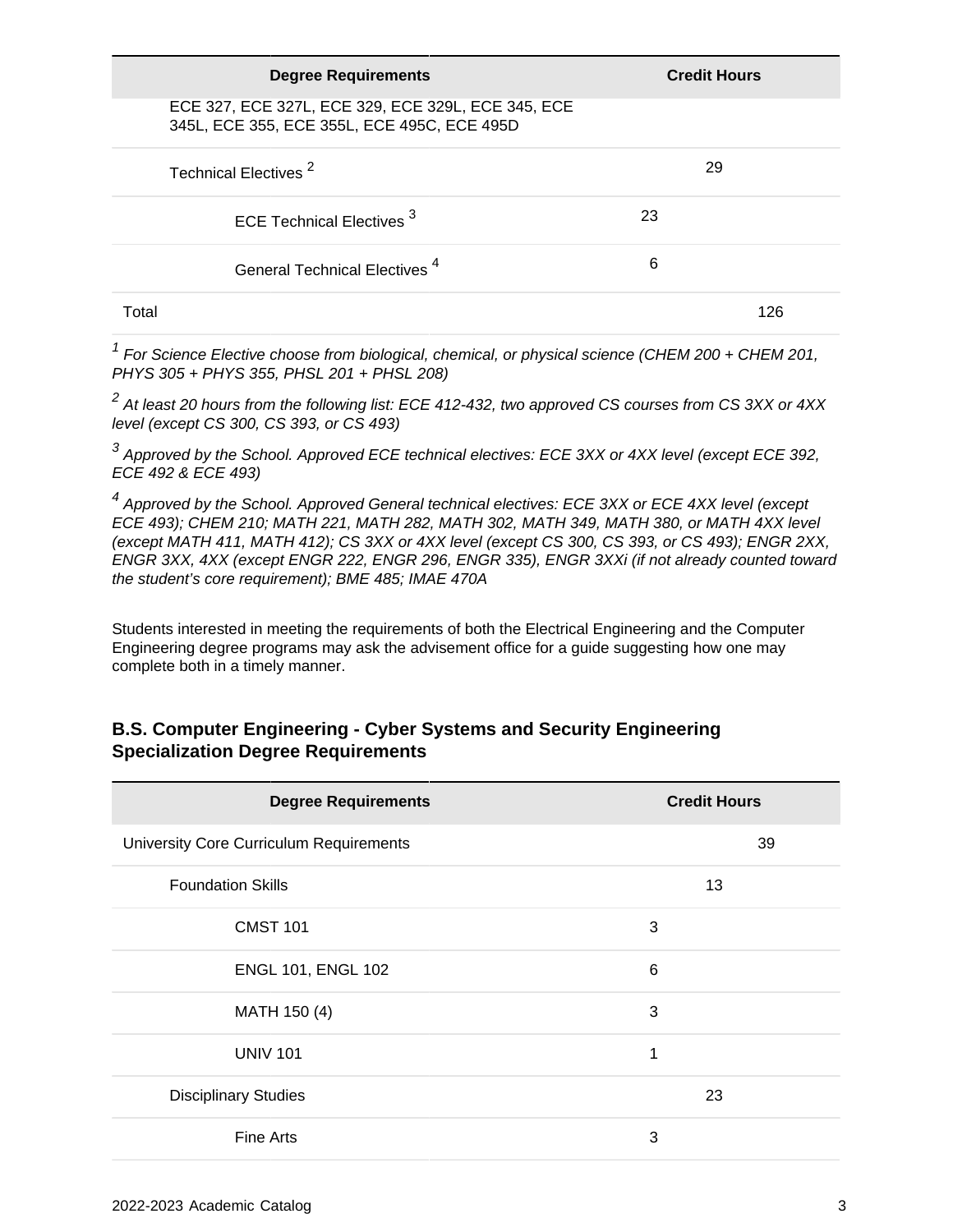| <b>Degree Requirements</b>                                                                                                                                                                               |                | <b>Credit Hours</b> |
|----------------------------------------------------------------------------------------------------------------------------------------------------------------------------------------------------------|----------------|---------------------|
| <b>BIOL 202</b>                                                                                                                                                                                          | $\overline{2}$ |                     |
| <b>Humanities</b>                                                                                                                                                                                        | 6              |                     |
| <b>PHYS 205A</b>                                                                                                                                                                                         | 3              |                     |
| <b>PHYS 205B</b>                                                                                                                                                                                         | 3              |                     |
| Social Science                                                                                                                                                                                           | 6              |                     |
| Integrative Studies (Multicultural/Diversity)                                                                                                                                                            |                | 3                   |
| Requirements for Computer Engineering Major                                                                                                                                                              |                | 87                  |
| <b>Basic Science</b>                                                                                                                                                                                     |                |                     |
| PHYS 205A, PHYS 205B, PHYS 255A, PHYS 255B                                                                                                                                                               | $(6)+2$        |                     |
| <b>BIOL 202</b>                                                                                                                                                                                          | (2)            |                     |
| Science Elective (with lab) 1 <sup>1</sup>                                                                                                                                                               | 4              |                     |
| <b>Mathematics</b>                                                                                                                                                                                       |                |                     |
| MATH 150, MATH 250, MATH 251, MATH 305                                                                                                                                                                   | $(3)+11$       |                     |
| ECE Required Courses: ECE 222, ECE 235, ECE 235L,<br>ECE 296, ECE 296L, ECE 315, ECE 321, ECE 321L,<br>ECE 327, ECE 327L, ECE 329, ECE 329L, ECE 345, ECE<br>345L, ECE 355, ECE 355L, ECE 495C, ECE 495D |                | 41                  |
| Technical Electives <sup>2</sup>                                                                                                                                                                         |                | 29                  |
| <b>ECE Technical Electives<sup>3</sup></b>                                                                                                                                                               | 23             |                     |
| General Technical Electives <sup>4</sup>                                                                                                                                                                 | 6              |                     |
| Total                                                                                                                                                                                                    |                | 126                 |

 $1$  For Science Elective choose from biological, chemical, or physical science. (CHEM 200 + CHEM 201, PHYS 305 + PHYS 355, PHSL 201 + PHSL 208)

 $^2$  At least 20 hours from the following list: ECE 412-432, two approved CS courses from CS 3XX or 4XX level (except CS 300, CS 393, or CS 493). One of the following courses: ECE 434, CS 410. Only one of those courses will count towards specialization. At least one course from the following list: ECE 418, CS 408, CS 409, ECE 517, ECE 518. At least two courses from the following list: ECE 412, ECE 422, ECE 424, ECE 431, CS 415. At least two courses from the following list: ECE 417, ECE 419, ECE 428, ECE 430, ECE 475, CS 413, ECE 541.

 $^3$  Approved by the Department. Approved ECE technical electives: ECE 3XX or 4XX level (except ECE 392, ECE 492 & ECE 493).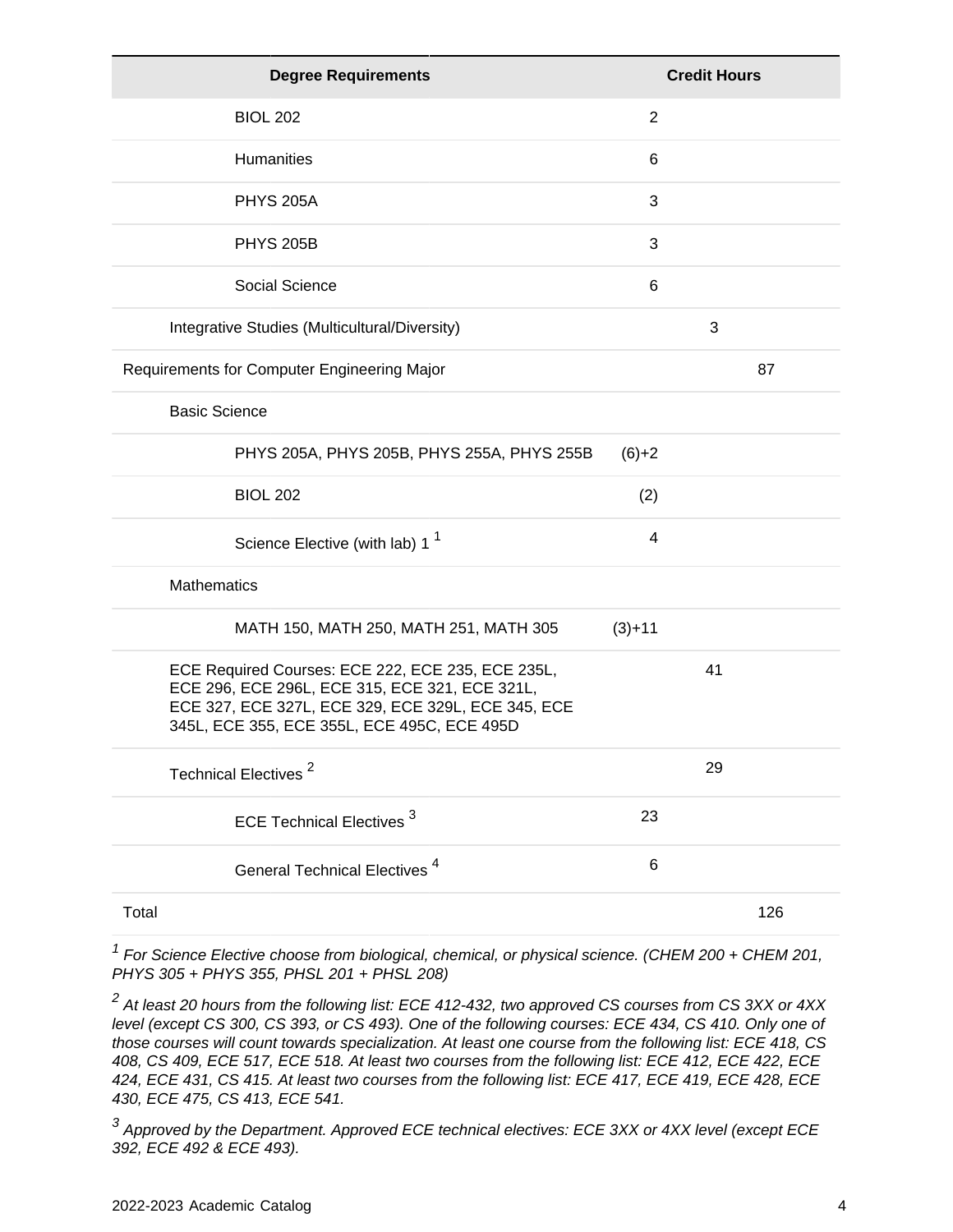<sup>4</sup> Approved by the Department. Approved General technical electives: ECE 3XX or 4XX level (except ECE 493); CHEM 210; MATH 221, MATH 282, MATH 302, MATH 349, MATH 380, or 4XX level (except MATH 411, MATH 412); CS 3XX or 4XX level (except CS 300, CS 301, CS 393, or CS 493); ENGR 2XX, 3XX, 4XX (except ENGR 222, ENGR 296, ENGR 335), ENGR3XXi (if not already counted toward the student's core requirement); BME 485 ; IMAE 470A.

### **Capstone Option for Transfer Students**

The SIU Capstone Option may be available to eligible students who have earned an associates degree or the equivalent. The Capstone Option reduces the University Core Curriculum requirements from 39 to 30 hours, therefore reducing the time to degree completion. See the Capstone Option section for more information on this option.

## **Computer Engineering Courses**

**ECE222 - Introduction to Digital Computation** Digital computation to solve basic problems in electrical and computer engineering. Analyzing problems, flowcharting, coding, executing, diagnosing, and verifying solutions. Programming in C++ language. Prerequisite: Mathematics 111 with a grade of C or better. Lab fee: \$10 to help defray cost of equipment. Credit Hours: 3

**ECE235 - Electric Circuits I** Basic concepts: voltage, current, power, energy, Ohm's law and Kirchhoff's laws. Resistor circuits: Parallel and series resistors, nodal and mesh analysis; independent and dependent sources, Thevenin's theorem, Norton's theorem and superposition. RLC circuits: The voltage and current relationship in capacitors and inductors, natural and forced response of a first order, RL or RC, circuit. General case of RLC circuits. Sinusoidal steady state analysis: phasors and phasor diagrams, impedance, nodal and mesh equations in sinusoidal steady state. Operational Amplifiers and their applications, complex power. Students who have taken ENGR 335 cannot receive credit for this course. Prerequisite: MATH 250 with a minimum grade of C. Credit Hours: 3

**ECE235L - Electric Circuits I Laboratory** Use of Electronics equipment: Multimeter, power supply, breadboard, and oscilloscope. Ohm's Law and applications. Thevenin's Theorem and applications. Analysis of networks. First-order RL and RC circuits. Second-order RLC circuits. AC networks. Operational Amplifiers. Introduction to PSPICE and MATLAB with application to electric circuits. Prerequisite: MATH 250 with a minimum grade of C. Co-requisite: ECE 235. Lab fee: \$55 to help defray cost of equipment. Credit Hours: 1

**ECE296 - Introduction to Software Tools and Robotics** Introduction to interpreted programming languages and programming principles. Introduction to programming microcontrollers. Covered materials will have an emphasis on their relationship to aspects of robotics. Prerequisite: ECE 222 with a grade of C or better. Co-requisite: ECE 296L. Credit Hours: 2

**ECE296L - Introduction to Software Tools and Robotics Lab** Hands-on application of microcontrollers for motor control, basic robotics, and data acquisition using various sensors. Application of an interpreted programming language and C++ to interact with various hardware. Hands-on application of programmable logic controllers and ladder logic. Prerequisite: ECE 222 with a grade of C or better. Corequisite: ECE 296. Lab fee: \$25 to help defray cost of software licenses and equipment. Credit Hours: 2

**ECE315 - Mathematical Methods in ECE** A four-part course designed to introduce all Electrical and Computer Engineering students to fundamental and advanced mathematical methods, through applications to engineering problems. Part A: Introduction to differential equations and applications to electric circuits, systems, and electromagnetic fields. Part B: applications of complex variables to electrical circuits, systems and electromagnetic fields. Part C: applications of linear algebra and matrix methods to electric circuits, systems and electromagnetic fields. Part D: Number systems. Boolean algebra. Probability, combinatorics and statistics with applications to ECE problems. Prerequisite: MATH 250 with a grade of C or better. Credit Hours: 4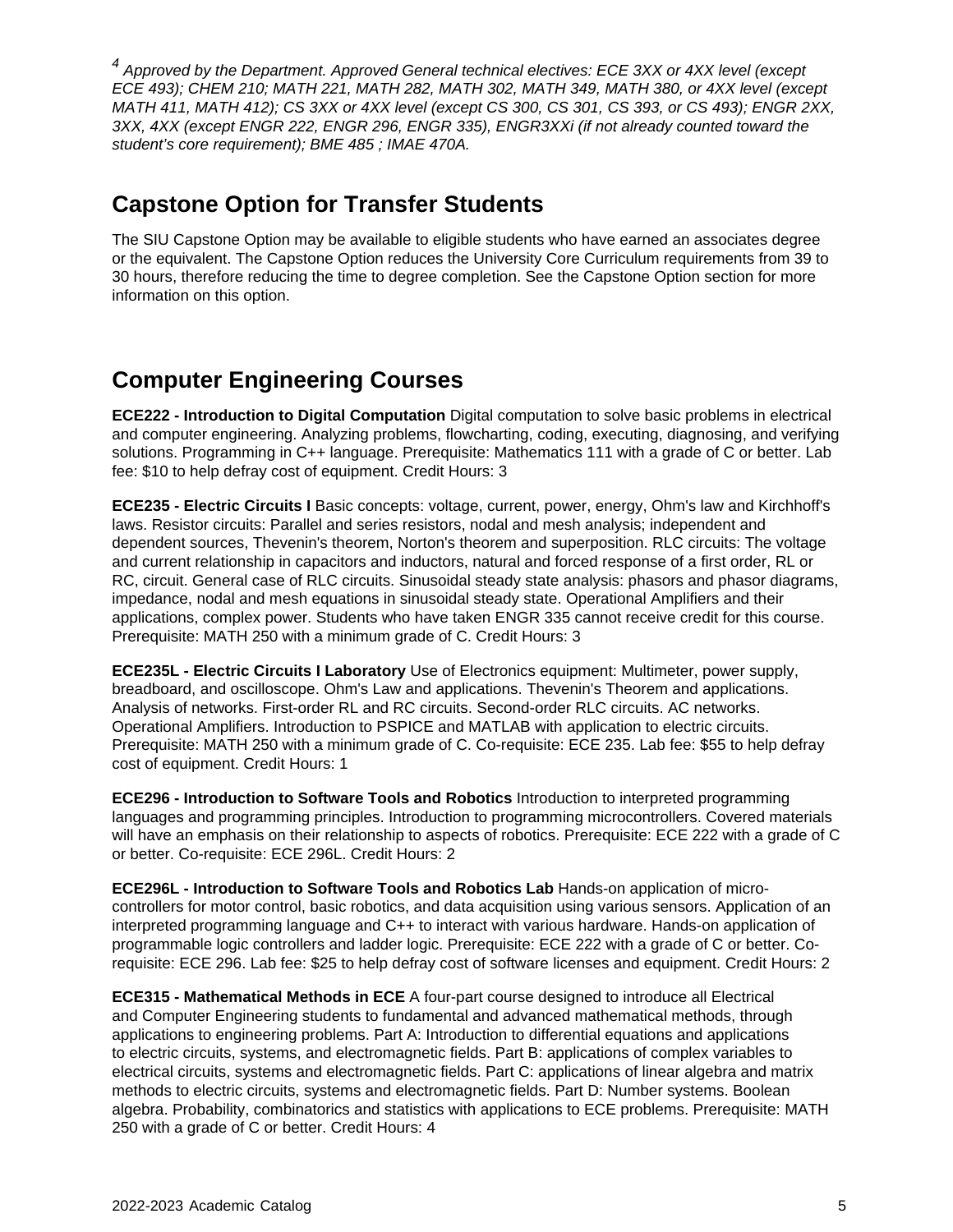**ECE321 - Introduction to Software Engineering** Introduction to tools, concepts and techniques to develop complex software projects. The tools include object-oriented programming and advanced data structures. Concepts and techniques include introduction to principles of operating systems and introduction to software engineering, including requirements specifications, design methodology, and testing. Prerequisite: ECE 222 with a grade of C or better. Credit Hours: 3

**ECE321H - Introduction to Software Engineering** (University Honors Program) Introduction to tools, concepts and techniques to develop complex software projects. The tools include object-oriented programming and advanced data structures. Concepts and techniques include introduction to principles of operating systems and introduction to software engineering, including requirements specifications, design methodology, and testing. Prerequisite: ECE 222 with grade 'C' or better. Credit Hours: 3

**ECE321L - Introduction to Software Engineering-Lab** Application development on Visual Studio. Prerequisite: ECE 222 with a grade of C or better. Co-requisite: ECE 321. Lab fee: \$10 to help defray cost of equipment. Credit Hours: 1

**ECE327 - Digital Circuit Design with HDL** Discrete Mathematics including Boolean Algebra and Number Systems. Modular combinational and sequential circuit design. Arithmetic circuits. Programmable logic. Flip-flops, memory, shifters, counters. Finite State Machine Design. Synthesis and simulation with the Verilog Hardware Description Language (HDL). Prerequisite: ECE 222 with a grade of C or better. Concurrent enrollment required in ECE 327L. Credit Hours: 3

**ECE327H - Digital Circuit Design with HDL** (University Honors Program) Discrete Mathematics including Boolean Algebra and Number Systems. Modular combinational and sequential circuit design. Arithmetic circuits. Programmable logic. Flip-flops, memory, shifters, counters. Finite State Machine Design. Synthesis and simulation with the Verilog Hardware Description Language (HDL). Prerequisite: ECE 222 with a grade of C or better. Concurrent enrollment required in ECE 327L. Credit Hours: 3

**ECE327L - Digital Circuit Design with HDL-Laboratory** Implementation of digital combinational and sequential designs in hardware using SSI/MSI parts. Synthesis and simulation with the Verilog Hardware Description Language (HDL) using the Cadence SimVision and Cadence RTL Compiler CAD tools. Prerequisite: ECE 222 with a grade of C or better. Co-requisite: ECE 327 or ECE 327H. Lab fee: \$60 to help defray cost of software licenses, equipment and consumable items. Credit Hours: 1

**ECE329 - Computer Organization and Design** Introduction to the design and organization of digital computers: data-path and control, hardwired and microprogrammed control, interrupts, memory organization concepts. An introduction to optimization issues. Design and implementation of simple computers with hardwired and microprogrammed control. Prerequisite: ECE 315 with a grade of C or better. Concurrent enrollment required in ECE 329L. Credit Hours: 3

**ECE329H - Computer Organization and Design Honors** (University Honors Program) Introduction to the design and organization of digital computers: data-path and control, hardwired and microprogrammed control, interrupts, memory organization concepts. An introduction to optimization issues. Design and implementation of simple computers with hardwired and microprogrammed control. Prerequisite: ECE 327 with a C or better. Concurrent enrollment allowed in ECE 329L. Credit Hours: 3

**ECE329L - Computer Organization and Design Lab** A sequence of labs for design and implementation of simple computers with hardwired and microprogrammed control. Prerequisite: ECE 315 with a grade of C or better. Concurrent enrollment in ECE 329 required. Lab fee: \$50 to help defray cost of equipment and consumable items. Credit Hours: 1

**ECE336 - Electric Circuits II** Sinusoidal steady state power, three-phase circuits, magnetic circuits, mutual inductance, frequency response, Laplace transform and applications to circuits, Fourier series and Fourier transform, filter circuits, Two- and three-port networks. Use of Pspice. Prerequisite: ECE 235 with a minimum grade of C. Credit Hours: 3

**ECE345 - Electronics** Introduction to microelectronics, analog and digital systems, basic physics of semiconductors, diode models and circuits, bipolar junction transistors (BJTs) and BJT amplifier circuits, MOSFETs and MOSFET amplifier circuits, operational amplifiers (op-amps), op-amp circuits, non-ideal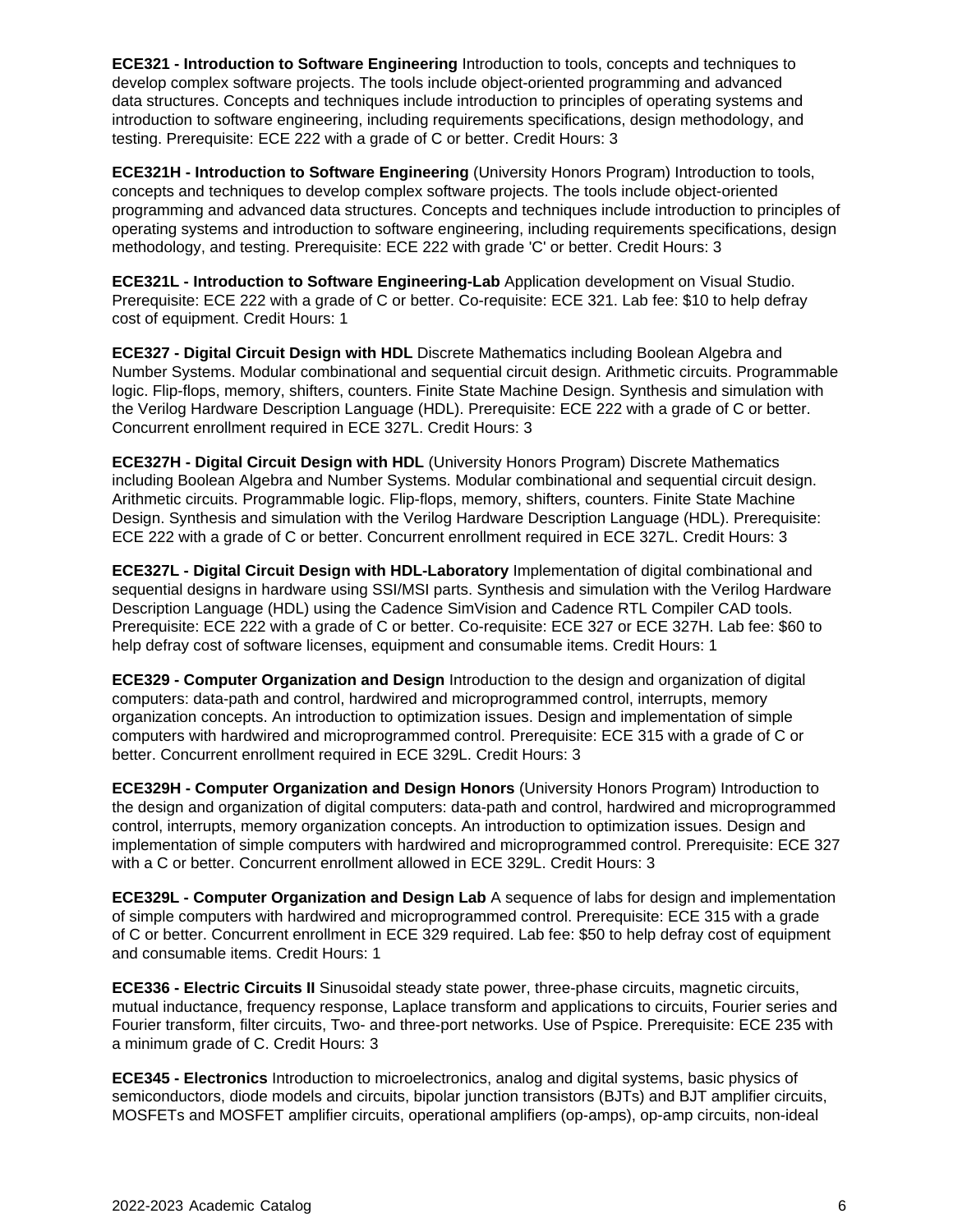characteristics of the op-amp. Lecture. Prerequisites: ECE 235 and PHYS 205B with grades of C or better. Concurrent enrollment in ECE 345L allowed. Credit Hours: 3

**ECE345H - Electronics-Honors** (University Honors Program) Introduction to microelectronics, analog and digital systems, basic physics of semiconductors, diode models and circuits, bipolar junction transistors (BJTs) and BJT amplifier circuits, MOSFETs and MOSFET amplifier circuits, operational amplifiers (op-amps), op-amp circuits, non-ideal characteristics of the op-amp. Lecture. Prerequisite: ECE 235 and PHYS 205B with grades of C or better. Concurrent enrollment allowed in ECE 345L. Credit Hours: 3

**ECE345L - Electronics Lab** Introduction to microelectronics, analog and digital systems, basic physics of semiconductors, diode models and circuits, bipolar junction transistors (BJTs) and BJT amplifier circuits, MOSFETs and MOSFET amplifier circuits, operational amplifiers (op-amps), op-amp circuits, non-ideal characteristics of the op-amp. Laboratory. Prerequisite: ECE 235 and PHYS 205B with grades of C or better. Co-requisite: ECE 345. Lab fee: \$50 to help defray cost of equipment and consumable items. Credit Hours: 1

**ECE351 - Probability and Statistical Analysis for Engineers** Probability: Axioms of probability, discrete and continuous random variables, probability distributions, moments, correlation and covariance, conditional probabilities and densities, functions of random variables/vectors and their distributions, convergence of a sequence of random variables and limit theorems, and probabilistic models for BME applications. Statistical analysis: Parameter estimators, confidence intervals, hypothesis tests, regression and curve fitting, Monte Carlo estimation, and statistical analysis for BME applications. Prerequisite: MATH 305 with grade of C or better. Credit Hours: 3

**ECE355 - Signals and Systems** Signal and system classification, operations on signals, time-domain analysis, impulse response and stability, Fourier series and transform, application to communications, Laplace transform, application to linear circuits and systems, frequency response techniques, introduction to Matlab programming. Prerequisite: ECE 235 and MATH 305 (may be taken concurrently) with grades of C or better. Concurrent enrollment allowed in ECE 355L or BME 355L. Credit Hours: 3

**ECE355H - Signals and Systems Honors** (University Honors Program) Signal and system classification, operations on signals, time-domain analysis, impulse response and stability, Fourier series and transform, application to communications, Laplace transform, application to linear circuits and systems, frequency response techniques, introduction to discrete-time signals and systems, sampling, discrete and fast Fourier transforms. Lecture. Prerequisite: ECE 235, ECE 315 and MATH 250 with grades of C or better. Concurrent enrollment allowed in ECE 355L. Lab fee: \$20 to help defray cost of software licenses and equipment. Credit Hours: 3

**ECE355L - Signals and Systems Lab** Introduction to Matlab programming, operations on signals, time-domain analysis, impulse response and stability, Fourier series and transform, Laplace transform, application to linear circuits and systems, frequency response techniques. Prerequisite: ECE 235 and MATH 305 (may be taken concurrently) with grades of C or better. Concurrent enrollment in ECE 355 or ECE 355H required. Restricted to enrollment in ECE program. Lab fee: \$20 to help defray cost of software licenses and equipment. Credit Hours: 1

**ECE356 - Linear Control Systems** Introduction to signals, linear systems theory, the Laplace transform, modeling of dynamic systems and circuits, dynamic response, basic properties of feedback PID control, root-locus design method, and frequency-response design method. Prerequisites: ECE 235, ECE 315, ECE 355 (may be taken concurrently), and MATH 250 with grades of C or better. ECE 356L may also be taken concurrently. Credit Hours: 3

**ECE356L - Systems and Control Laboratory** Modeling and identification of linear time-invariant systems, understanding the effects of time delay, lead/lag controller design, PID control, controller implementation on digital computers all on a heat flow testbed. Prerequisite: ECE 356 with a C or better or concurrent enrollment. Lab fee: \$20 to help defray cost of equipment. Credit Hours: 1

**ECE361 - Introduction to Biomedical Engineering** This course provides an introductory overview of current trends and principles of biomedical engineering. Application of engineering approaches to the analysis of biomedical systems. Principles, practice, and the role of biomedical engineers in science, engineering, healthcare, and commercialization of medical products. Professional moral and ethical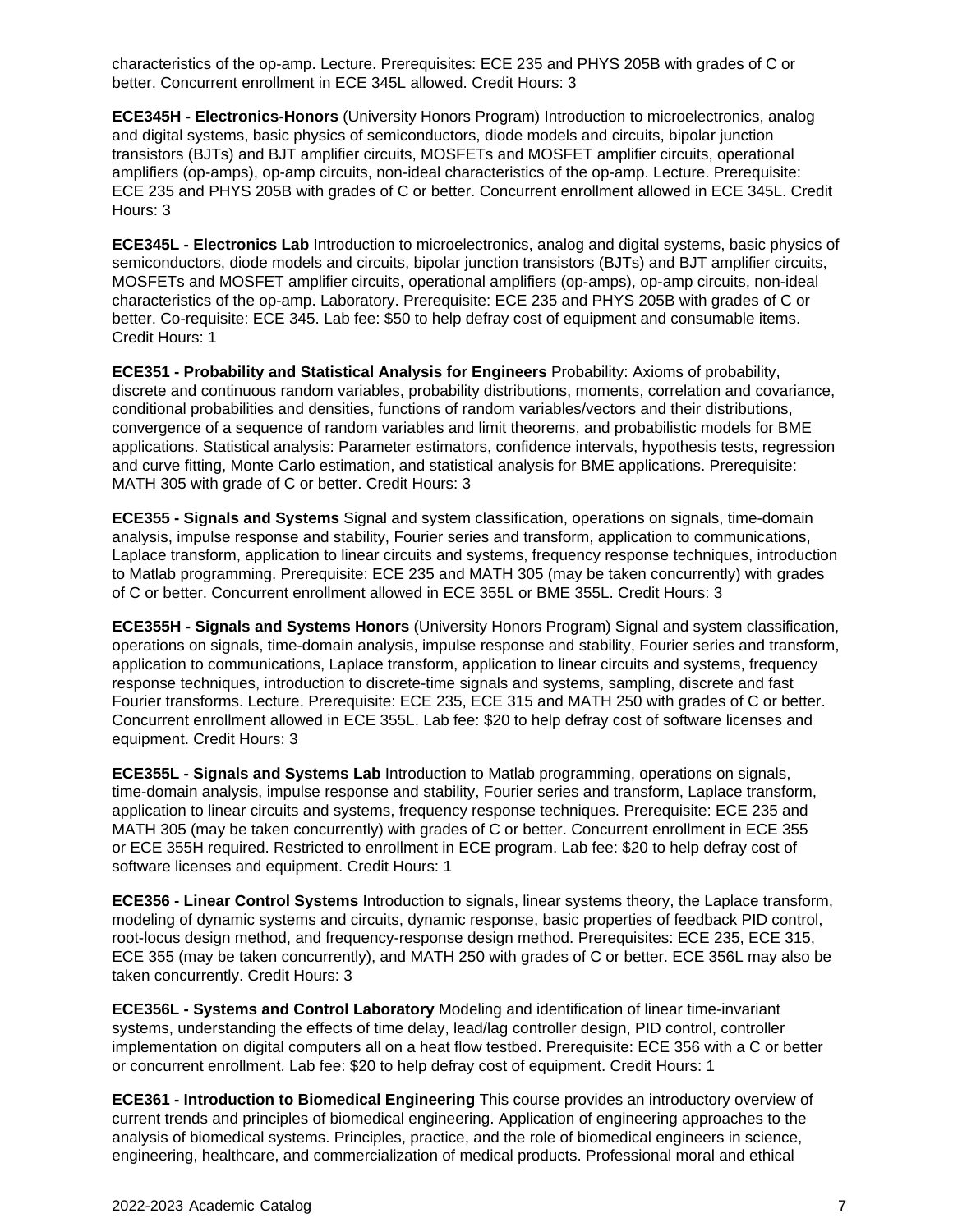issues in biomedical engineering. Prerequisite: ECE 296 with a grade of C or better or consent of instructor. Credit Hours: 3

**ECE375 - Introduction to Electromagnetic Fields** Elementary electromagnetic field theory, vectors, static, quasi-static and time-harmonic fields, transmission lines and materials, Smith charts, Maxwell's equations in integral and differential forms, force, energy and power, plane waves, engineering tools and applications. Lecture. Prerequisite: ECE 235, MATH 251 and PHYS 205B with grades of C or better. Concurrent enrollment allowed in ECE 375L. Credit Hours: 3

**ECE375H - Introduction to Electromagnetic Fields** (University Honors Program) Elementary electromagnetic field theory, vectors, static, quasi-static and time-harmonic fields, transmission lines and materials, Smith charts, Maxwell's equations in integral and differential forms, force, energy and power, plane waves, engineering tools and applications. Lecture and laboratory. Prerequisites: ECE 235, Mathematics 251 and Physics 205B. Credit Hours: 4

**ECE375L - Intro Electromagnetic Laboratory** Study of elementary electromagnetic fields and waves, guided and wireless, using engineering simulation, fabrication, measurement and testing tools and design applications. Laboratory. Prerequisite: ECE 235, MATH 251 and PHYS 205B with grades of C or better. Co-requisite: ECE 375. Lab fee: \$110 to help defray cost of software licenses. Credit Hours: 1

**ECE385 - Electromechanical Energy Conversion** Power in single phase and three-phase circuits. Magnetic circuits, voltage induction, electromagnetic force. Power transformers. AC machines: synchronous machines; synchronous motors; induction motors. DC machines. Prerequisite: ECE 235 with a grade of C or better. Concurrent enrollment allowed in ECE 385L. Credit Hours: 3

**ECE385L - Electric Machines Lab** Laboratory experiments to accompany the ECE 385 course. AC power measurements, power transformers, synchronous machine, induction machine, DC machine. Prerequisite: ECE 235 with a grade of C or better; co-requisite: ECE 385. Lab fee: \$70 to help defray cost of equipment. Credit Hours: 1

**ECE392 - Electrical Engineering Cooperative Education** Supervised work experience in industry, government or in a professional organization. Students work with on-site supervisor and faculty adviser. Reports are required from the student and the employer. Hours do not count toward degree requirements. Mandatory Pass/Fail. Restricted to sophomore standing. Credit Hours: 1-6

**ECE412 - Wireless Networks** This undergraduate level course first introduces several widely adopted wireless communication technologies and then presents the concept, structure, and principles of ad hoc wireless networks. Novel applications in those networks will also be introduced. The coursework will include paper and literature reviews, presentations, assignments, and projects that will enable students to be familiar with ad hoc wireless networks. NS3 will be used for student projects in this course. Prerequisites: ECE 222 and ECE 355 with grades of C or better. Lab fee: \$10 to help defray cost of equipment. Credit Hours: 3

**ECE417 - Systems Modeling and Verification** Principles of Model-Based Systems Engineering. Data modeling and rule modeling. Functional architecture. Behavioral models and executable models. Verification requirements. Requirements analysis. System test and evaluation. Process validation and verification. SysML graphical modeling language. Prerequisites: ECE 315 and ECE 327 with grade of C or better. Credit Hours: 3

**ECE418 - Hardware Security** Introduction to hardware security. Hardware attacks. Trust and countermeasures on the electronic supply chain. Hardware IP piracy and reverse engineering. Attacks: Side channel, test-oriented, physical, PCB. Hardware security primitives. Hardware obfuscation. PCB authentication. Prerequisite: ECE 327 with a C or better. Credit Hours: 3

**ECE419 - Computer Systems Reliability** Combinatorial aspects of system reliability. Parallel, standby, n-modular redundancy. Common cause failures. Information coding techniques. Reliability optimization and apportionment. Fault-tolerant computer design techniques. Prerequisites: ECE 315 and ECE 327 with grade of C or better. Credit Hours: 3

**ECE422 - Computer Network System Architecture** Principles of Computer Networks. Protocols and system level implementations. Socket programming, router and switching fabric architecture, security and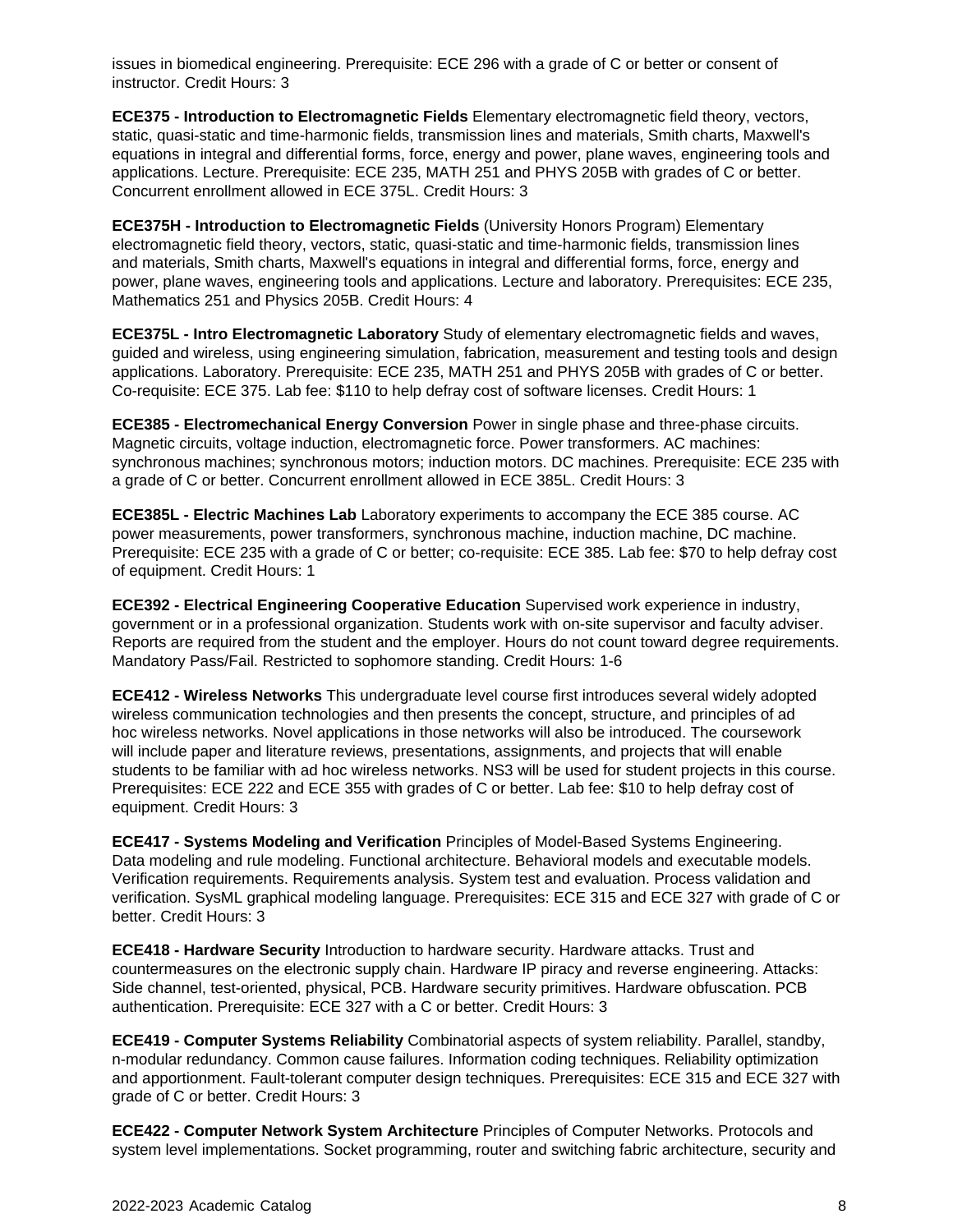packet classification techniques, multimedia networking and QoS. Prerequisite: ECE 327. Lab fee: \$10 to help defray cost of equipment. Credit Hours: 4

**ECE423 - Digital VLSI Design** Principles of the design and layout of Very Large Scale Integrated (VLSI) circuits concentrating on the CMOS technology. MOS transistor theory and the CMOS technology. Characterization and performance estimation of CMOS gates, CMOS gate and circuit design. Layout and simulation using CAD tools. CMOS design of datapath subsystems. Design of finite state machines. Examples of CMOS system designs. Laboratory experience in CMOS VLSI design. Lecture and Laboratory. Prerequisite: ECE 327 and 345. Lab fee: \$35 to help defray cost of software licenses and equipment. Credit Hours: 4

**ECE424 - Design of Embedded Systems** Introduction of modern embedded system application, platform architecture and software development. Principles of embedded processor architecture, operating systems and networking connectivity. Design and optimize in terms of system power, security and performance. Rapid prototyping using Intel-Atom based platform. Lecture and laboratory. Prerequisite: ECE 321 and ECE 329, or consent of instructor. Lab fee: \$10 to help defray cost of equipment. Credit Hours: 4

**ECE425 - VLSI Design and Test Automation** Principles of the automated synthesis, verification, testing and layout of Very Large Scale Integrated (VLSI) circuits concentrating on the CMOS technology. Resource allocation and scheduling in high-level synthesis. Automation of the logic synthesis for combinational and sequential logic. The physical design automation cycle and CMOS technology considerations. Fault modeling and testing. Timing analysis. Laboratory experience using commercial tools for synthesis and layout. Prerequisite: ECE 327 with a grade of C- or better. Lab fee: \$30 to help defray cost of software licenses and equipment. Credit Hours: 4

**ECE426 - Implementation of VLSI Systems with HDL** This course is dedicated for advanced Digital VLSI architecture and system implementation for high performance and low power digital signal processing applications. Application-specific processors and architectures to support real time processing of signal processing systems will be studied. Hands-on experience of using state-of-the-art CAD tools on designing such kind of VLSI architecture and systems. Upon completion of this course, students will entail large HDL-based implementation of a complete VLSI system. Prerequisite: ECE 327 with a grade of C or better. Lab fee: \$35 to help defray cost of software licenses and equipment. Credit Hours: 4

**ECE427 - Introduction to Integrated Interconnection Networks** Role of interconnection networks. Specifications and constraints. Topology, routing, flow control, deadlock, livelock, arbitration, allocation. Prerequisite: ECE 329 with a grade of C or better. Credit Hours: 3

**ECE428 - Programmable ASIC Design** Principle and practice of designing and implementing Application-Specific Integrated Circuits (ASIC). Field Programmable Gate Arrays (FPGA). Timing analysis, timing closure and managing difference clock domains in ASIC design. Complex arithmetic circuits. Digital signal processing (DSP) circuits. FPGA microprocessors. Prerequisite: ECE 327 with a grade of C or better. Lab fee: \$50 to help defray cost of equipment and consumable items. Credit Hours: 4

**ECE429 - Computer Systems Architecture** Principles of performance evaluation, processor microarchitecture, instruction-level parallelism, static and dynamic pipeline considerations. Superscalar processors. Multiprocessor systems. Memory hierarchy design, cache design. Mutual exclusion and synchronization mechanisms. Prerequisite: ECE 329 with a grade of C or better. Credit Hours: 3

**ECE430 - Principles of Systems Programming** Introduction to concepts, techniques and tools to develop complex software to manage hardware resources. Operating system modules and interfaces, kernel development, process scheduling, dynamic memory control, device drivers. Design methodologies to meet system requirements specifications. Prerequisite: ECE 321 with a grade of C or better. Lab fee: \$20 to help defray cost of equipment. Credit Hours: 4

**ECE431 - Cloud Computing** Cloud computing has evolved as a widely accepted and adopted computing model recently. This undergraduate course introduces the concepts, basic principles, overall structures, and key technologies of cloud computing, as well as several popular cloud computing services offered by major IT companies. In addition to the general cloud computing, the course is also featured by the introduction of MapReduce and Hadoop, which are the most popular programming model and platform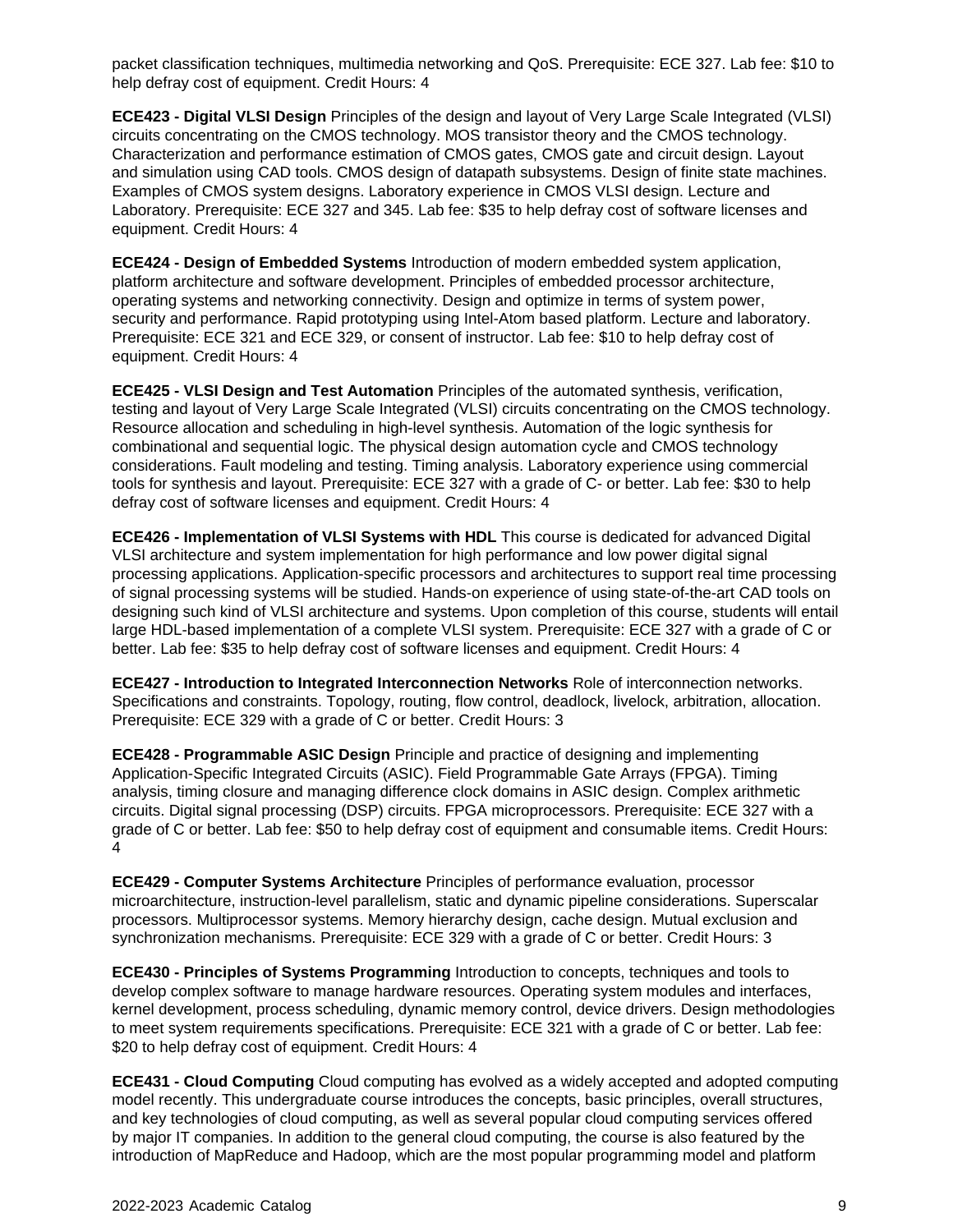for processing large amounts of data in parallel on cluster machines, respectively. The course work will include paper and literature review, presentations, assignments, and projects that will enable students to learn and use state-of-art cloud computing technologies and products. Amazon EC2 and Hadopp will be used for course projects, through which students will gain experience on how to deploy or build applications over computing clusters. Prerequisite: ECE 329 with a minimum grade of C or instructor consensus. Lab fee: \$10 to help defray cost of equipment. Credit Hours: 3

**ECE432 - Programming for Multi-Core Processors** Multi-core architecture, threads, thread execution models, thread priority and scheduling, concurrency, multi-threaded programming models, synchronization, performance measurement and local balance, software tools for multi-threaded programming. Restricted to ECE students or consent of advisor. Prerequisite: ECE 222 with a grade of C or better. Lab fee: \$20 to help defray cost of equipment. Credit Hours: 3

**ECE434 - Computer Systems Security** Principles of computer systems security. Vulnerabilities, attacks and defenses, cryptographic primitives, authentication, digital signature, access control. Software systems security: buffer overflow, virus, SQL injection. Networking security: denial of service attack, firewall and IDS, Wi-fi security. Hardware systems security: secure processing and secure co-processor. Cloud, edge and IoT security. Prerequisite: ECE 315 with a C or better and consent of instructor. Credit Hours: 3

**ECE435 - Data Analysis in Engineering with R** R programming language: Vectors, Matrices, Lists, Data Frames, Factors, Tables. Review of machine learning techniques: Numerical Regression, Logistic Regression, k-Nearest Neighbors, Decision Trees. ROC curves. Various application case studies. Prerequisite: ECE 315 or equivalent with a grade of C or better. Credit Hours: 3

**ECE438 - Introduction to Medical Instrumentation** This course introduces the students to the field of medical instrumentation. Medical instrumentation is the application of advanced engineering technology to problems in biology and medicine. The course will focus on fundamentals of instrumentation systems, sensors, amplifiers, and signal precondition. In addition, the course also includes design and applications of medical instrumentation, biopotential measurement, biomedical signal processing, and other related topics. Prerequisite: MATH 305 and ECE 355 with a grade of C or better, or consent of instructor. Restricted to enrollment in ECE program. Project-based fee: \$45 to help defray cost of software licenses and equipment. Credit Hours: 3

**ECE440 - CMOS Radio-Frequency Integrated Circuit Design** Introduction of RF IC, passive RLC Networks, passive IC components, MOS Transistors, distributed systems, Smith Chart and S-Parameters, introduction to Band-width estimation, biasing and voltage reference, basic High Frequency Amplifiers, introduction to: noise in RF IC, Low Noise Amplifiers, Power Amplifiers, Phase-Locked Loops and Oscillators. Lecture and laboratory. Prerequisite: ECE 345, ECE 375 or equivalent. Lab fee: \$35 to defray the cost of software licenses and equipment. Credit Hours: 4

**ECE441 - Photonics I** Ray optics, wave optics, beam optics, polarization of light, statistical optics, photons and atoms. Prerequisite: ECE 375 with a grade of C or better. Lab fee: \$50 to help defray the cost of consumable items as well as maintaining or replacing the existing equipment. Credit Hours: 4

**ECE446 - Electronic Circuit Design** Analysis and design of electronic circuits, both discrete and integrated. Computer-aided circuit design and analysis. Design of amplifier and filter circuits. Circuit stability analysis and frequency compensation techniques. Prerequisite: ECE 345 and ECE 355 with a grade of C or better or concurrent enrollment. Lab fee: \$10 to help defray cost of software licenses and equipment. Credit Hours: 4

**ECE447 - Semiconductor Devices** Semiconductor industry and Moore's law. Review of quantum mechanics of atoms. From atoms to crystals: energy bands, effective mass and density-of-states. Semiconductor statistics. Carrier transport phenomena. PN junctions. Schottky junctions. Bipolar junction transistors (BJTs). MOSFETs: capacitance-voltage and current-voltage characteristics, threshold voltage, scaling and short-channel effects, SPICE models. CMOS process integration. Basic optoelectronic devices: LEDs and solar cells. Lecture and laboratory. Prerequisite: ECE 345 or equivalent. Lab fee: \$25 to help defray cost of software licenses. Credit Hours: 4

**ECE448 - Photonics II** Fourier optics, fiber optics, electro-optics, nonlinear optical media, acousto-optics, photonic switching, optical and interconnections and optical storage. Prerequisite: ECE 441 or consent of instructor. Lab fee: \$80 to help defray the cost of consumable items as well as maintaining or replacing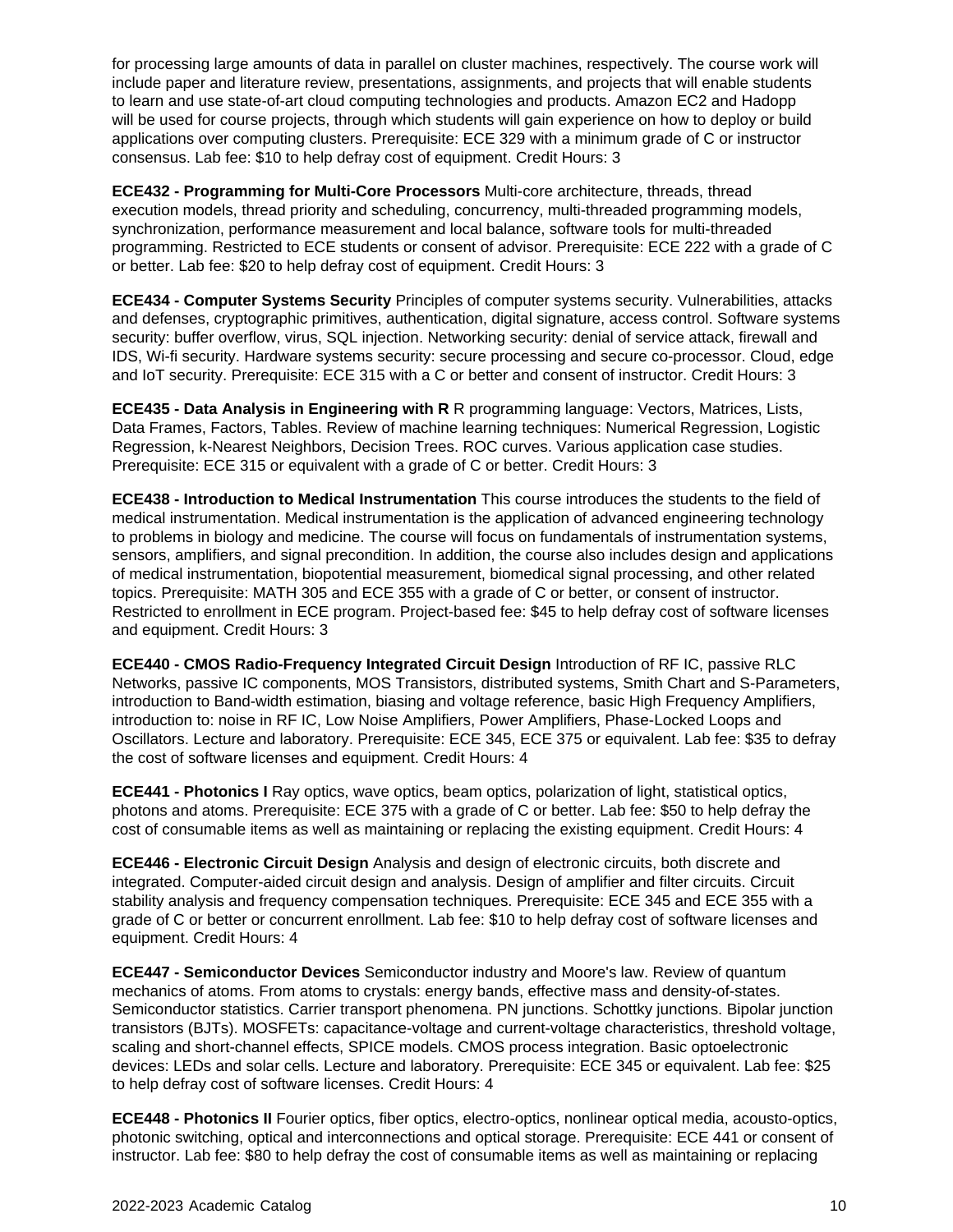the existing equipment and also to cover the cost of two licenses for VPIPhotonics software. Credit Hours: 4

**ECE449 - VLSI Material and Device Characterization** Materials for modern VLSI: semiconductor crystals, tubular and monolayer materials, organic materials, heterostructures, wafers and notations. Nanoscale fabrication processes: IC production flow, selective doping, nanolithography, etching, contacts and interconnects, spontaneous formation and ordering of nanostructures, fabrication of MEMS/NEMS systems, IC assembly and packaging. VLSI device characterization: electrical CV and IV profiling, defect characterization using DLTS, carrier mobility and lifetime measurements, optical microscopy and spectroscopy, particle beam and X-ray techniques. Reliability of devices and ICs: harsh environments, hot carriers, NBTI, electromigration, electrostatic discharge, IC power dissipation and cooling. Prerequisite: ECE 447 or ECE 423 or PHYS 425 with a grade of C or better or instructor consent. Credit Hours: 3

**ECE456 - Mechatronics and Embedded Control** Components of mechatronics systems, mathematical modeling, system identification, numerical tools for design and analysis, single-loop controller design, embedded systems, data acquisition and signal conditioning, sensors, actuators, networked control. This course includes lab session. Prerequisite: ECE 315 and ECE 356. Lab fee: \$35. Credit Hours: 4

**ECE457 - Computational Electronics** Elements of computational science/engineering. Highperformance clusters and software tools for HPCs. Essential numerical methods. Fundamental physics and modeling of charge transport in semiconductor VLSI devices. Numerical solution of Poisson equation. Numerical solution of carrier continuity equations and terminal currents in semiconductor devices. Numerical solution of the Schrodinger equation. Electronic bandstructure calculations using the tightbinding formalism. Introduction to NEGF formalism. Commercial and non-commercial semiconductor device modeling tools. Prerequisite: ECE 447 or PHYS 425 with a grade of C or better or instructor consent. Project-based fee: \$25 to help defray cost of software licenses. Credit Hours: 3

**ECE458 - Digital Image Processing I** Basic concepts, scope and examples of digital image processing, digital image fundamentals, image sampling and quantization, an image model, relationship between pixels, enhancement in the spatial domain, enhancement in the frequency domain, image segmentation, basics of color image processing. Prerequisite: ECE 355 or consent of instructor. Credit Hours: 3

**ECE459 - MEMS and Micro-Engineering** Introduction to micro-electro-mechanical systems (MEMS), manufacturing techniques, microsensors, microactuators, microelectronics and micro-controllers. Lecture and laboratory. Prerequisite: ECE 315 and ECE 356. Credit Hours: 3

**ECE460 - Principles of Biomedical Engineering** Principles of biomechanics, biomaterials, electrophysiology, modeling, instrumentation, biosignal processing, medical imaging, and biomedical optics. Not for credit towards the BS in Electrical or in Computer Engineering. Prerequisite: MATH 250 with a grade of C or better or consent of instructor. Credit Hours: 2

**ECE466 - Modern Control Systems** Introduction to analysis of linear dynamical systems in time and frequency. Review of linear algebra and solutions of linear differential equations. State space representations, state transition matrix, and stability. Design and synthesis of controllers for linear systems. Prerequisites: ECE 355 and ECE 356. Credit Hours: 3

**ECE467 - Introduction to Biomedical Imaging** Biomedical imaging. X-ray imaging. Computed tomography (CT). Ultrasound. Magnetic resonance imaging (MRI). Image quality. Image reconstruction. Prerequisite: MATH 305 and ECE 355 with grade of C- or better, or consent of instructor. Project-based fee: \$30 to help defray cost of software licenses and equipment. Credit Hours: 4

**ECE468A - Digital Signal Processing** Discrete-time signals and systems: z-transform; discrete Fourier transform, fast Fourier transform algorithms; digital filter design; digital filter realizations. Lecture and laboratory. Prerequisite: ECE 355. Lab fee: \$20 to help defray cost of software licenses. Credit Hours: 4

**ECE468B - Digital Signal Processing** Discrete-time signals and systems: z-transform; discrete Fourier transform, fast Fourier transform algorithms; digital filter design; digital filter realizations. Lecture and laboratory. Restricted to graduate standing. Lab fee: \$20 to help defray cost of software licenses. Credit Hours: 3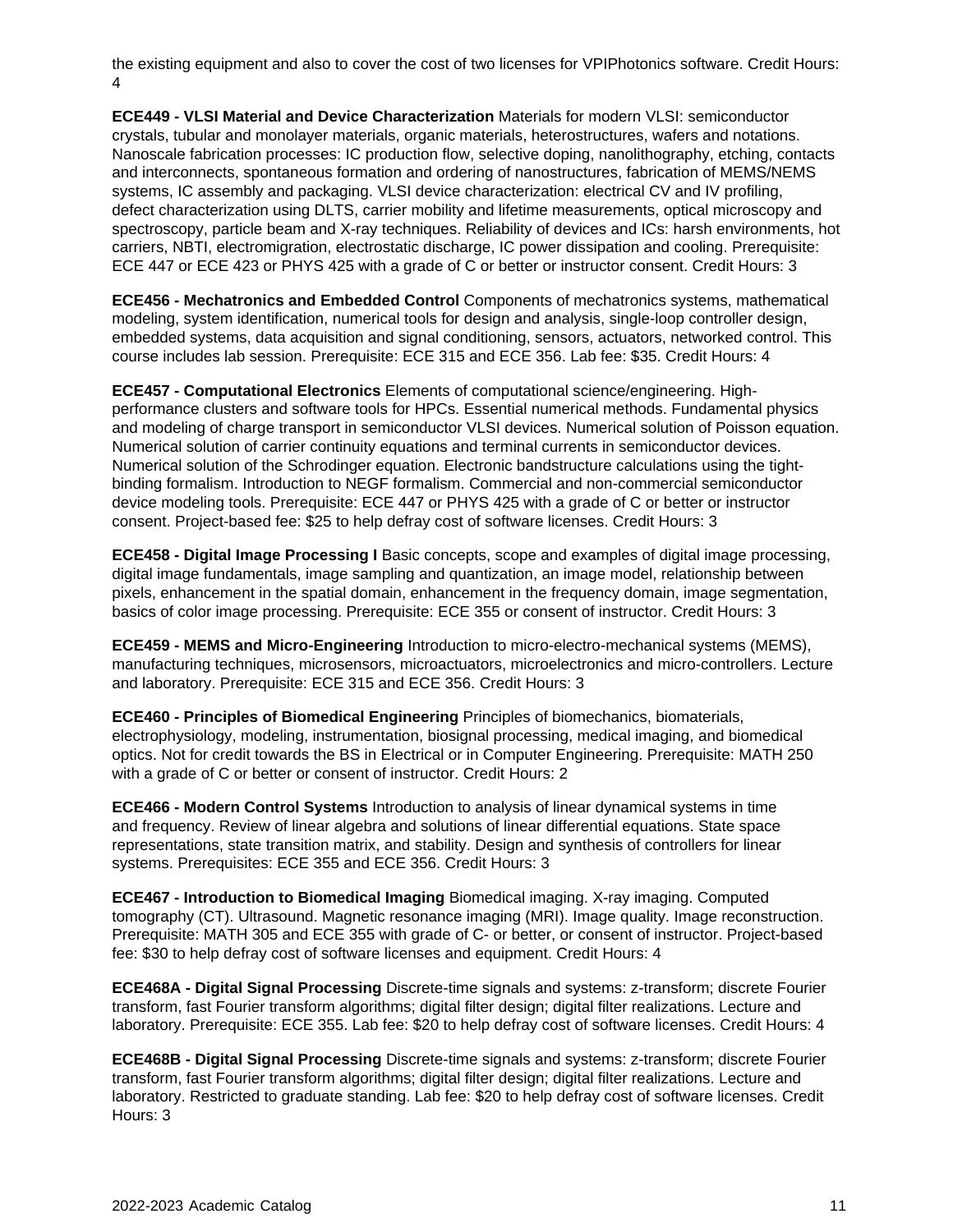**ECE469 - Introduction to Machine Learning for Engineering Applications** Introduction: Basic concepts, Model selection and feature selection, Performance metrics and validation techniques, Probability and statistics review. Supervised learning: Bayes decision theory, Naive Bayes classifier, Mahalanobis distance classifier, Minimum distance classifier, Maximum-likelihood parameter estimation, Nearest neighbor classifiers, Logistic regression, Hidden-Markov models, Support vector machines, Bagging, Boosting, Ensemble classifiers. Unsupervised Learning: Clustering: K-means, Hierarchical, Expectation-maximization. Dimensionality Reduction: Principal components analysis, transform techniques. Restricted to Senior standing or instructor consent. Credit Hours: 3

**ECE470 - Fundamentals of Neural Networks in Data Science** Anatomy and physiology of the cerebral cortex, Feed-forward Networks, Multilayer Perceptrons, Recurrent Networks, Hopfield Networks, Selforganizing Networks, Convolutional Neural Network, Applications to pattern recognition, robotics, image processing, and speech processing. Prerequisite: MATH 305 or ECE 315 or ECE 351 with a C or better or consent of instructor. Credit Hours: 3

**ECE471 - Wireless Communication Systems** This course covers fundamentals of wireless communication systems. Topics include wireless system architectures, channel modeling, introduction to cellular systems, digital modulation and multiple-access techniques, introduction to multiantenna techniques, performance analysis, wireless physical layer security, future trends in wireless communications. Prerequisites: ECE 315 and ECE 355 or consent of instructor. Project-based fee: \$20 to help defray cost of software licenses. Credit Hours: 3

**ECE472 - Antennas I** Analysis, design, fabrication, measurement and CAD applied to basic antenna types. Fundamental parameters. Friis transmission equation. Impedance and pattern measurements. Resonant microstrip and wire antennas. Arrays and line sources. Lecture and Laboratory. Prerequisite: ECE 375. Lab fee: \$120 to help defray cost of software licenses. Credit Hours: 4

**ECE474 - Speech Processing** This course introduces students to the rapidly developing field of speech processing. Fundamentals of speech production system, acoustic theory, signal analysis of speech, speech coding, speech synthesizing, and speech recognition algorithms. Prerequisites: MATH 250 and ECE 355 with grades of C or better or consent of instructor. Credit Hours: 3

**ECE475 - Digital Health Cyber Systems** Introduction to cyber systems in digital health, fundamentals of medical informatics, electronic health, biometric recognition and security, cybersecurity for medical devices and digital technology integration, cybersecurity for healthcare facilities, ethics and federal regulations. Prerequisite: MATH 251 or consent of instructor. Credit Hours: 3

**ECE476 - Introduction to Information Theory and Channel Coding** Entropy and Mutual Information. Channel Capacity. Gaussian Channel. Linear Block Codes. Convolutional Codes. Advance Channel Coding Techniques. Prerequisite: ECE 315 and ECE 355. Credit Hours: 3

**ECE477 - Fields and Waves I** Transmission lines for communications. Guided wave principles and resonators. Applications in electronics, optoelectronics and photonics. Principles of radiation. Solution techniques for Laplace's equation and one-dimensional wave equation. Prerequisite: ECE 375. Credit Hours: 3

**ECE478 - Principles of Communication Systems** This course covers principles of communication systems. Topics include representation of signals and systems, amplitude modulation, angle modulation, probability theory and random processes for communication system designs, transition from analog to digital and pulse code/delta modulation, baseband digital transmission, digital band-pass transmission techniques, introduction to information theory and coding, wireless channel modeling, cellular systems and performance analysis. Lectures and laboratory projects. Prerequisites: ECE 315 and ECE 355 or consent of instructor. Credit Hours: 4

**ECE479 - Microwave Engineering I** Electromagnetic theory, analysis, design, fabrication, measurement and CAD applied to passive networks at microwave frequencies. Topics include: Transmission lines, Waveguides, Impedance matching, Tuning, Resonators, Scattering parameters, the Smith Chart. Lecture and Laboratory. Prerequisite: ECE 375. Lab fee: \$100 to help defray cost of software licenses. Credit Hours: 4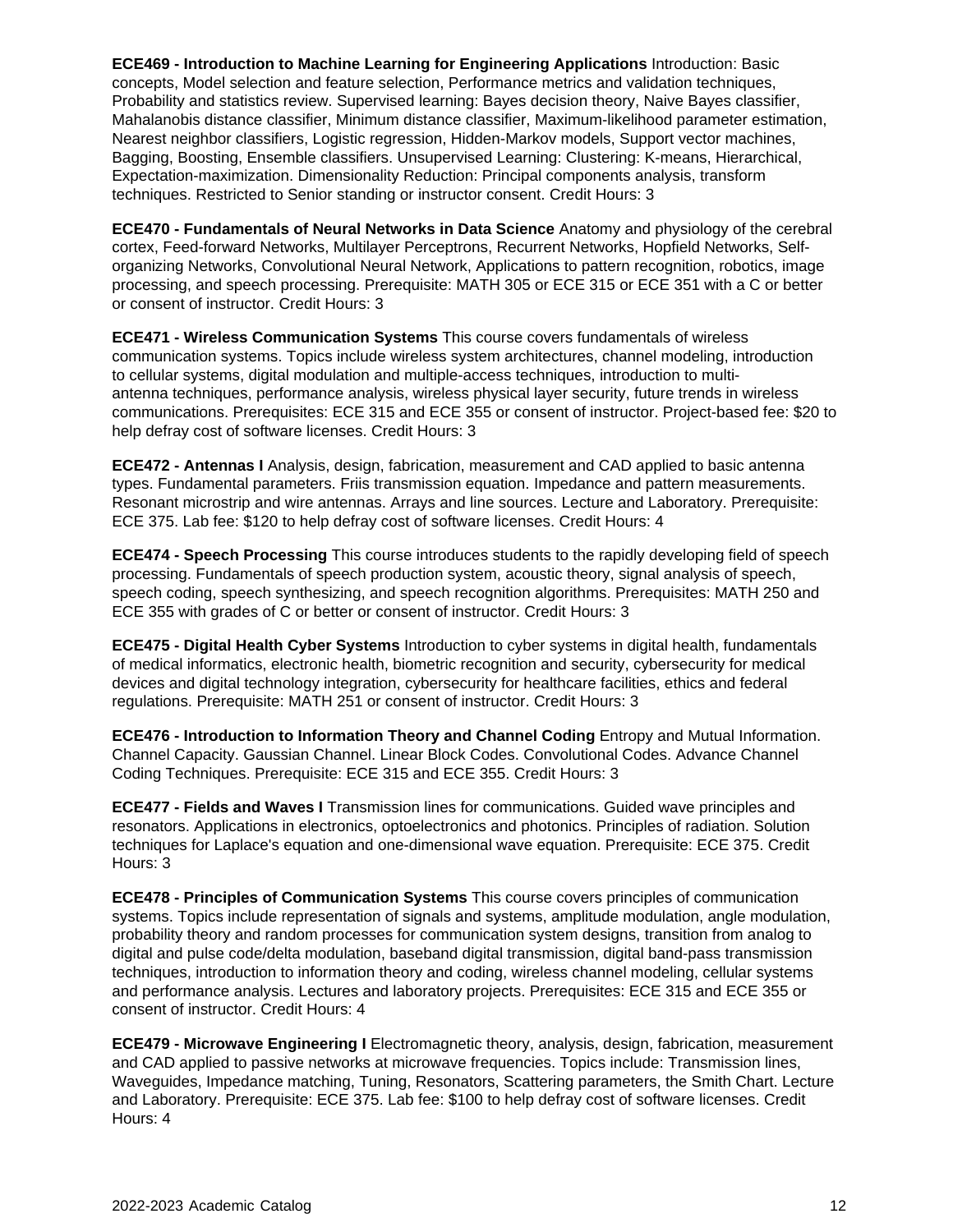**ECE481 - Wind and Solar Energy Power Systems** This course introduces students to wind and solar energy power systems. Planning of wind generation; and operation of wind generators, mechanical and electrical design, power conditioning, control and protection. Planning, operation and design of electric solar plants; power conditioning, control and protection. Prerequisite: ECE 235 with a grade of C or better or equivalent. Credit Hours: 3

**ECE482 - Power Converter Design and Control** This course covers all the steps required for designing an actual power converter or electric drive system. The power stage design considerations, gate drive circuits, isolated high voltage/current measuring circuits, and application of a Texas Instrument Digital Signal Processor (DSP) for implementing different control schemes are discussed in detail. A brief introduction about the digital control theory and implementation of digital controller transfer functions using the DSP are provided as well. Prerequisite: ECE 356 with a grade of C or better. Lab fee: \$65 to help defray cost of software licenses and equipment. Credit Hours: 3

**ECE483 - Electric Drive Systems** Course content is roughly 1/3 power electronics, 1/3 applied control and 1/3 electric machinery and focuses on analysis, simulation, and control design of electric drive based speed, torque, and position control systems. Advanced topics depending on the semester are taught. Prerequisite: ECE 356 with a grade of C or better. Lab fee: \$65 to help defray cost of software licenses and equipment. Credit Hours: 3

**ECE484 - Electric and Hybrid Vehicles** This course covers an entire range of topics related to analysis, design, control, and optimization of electric, hybrid, and plug-in hybrid power trains including automotive applications of adjustable speed motor drives, energy storage systems, and advanced power converters. Prerequisite: ECE 235 with a grade of C or better or instructor consent. Lab fee: \$65 to help defray cost of software licenses and equipment. Credit Hours: 3

**ECE486 - Clean Electric Energy** History and future of energy resources and their use as a component of electrical systems. Fossil fuels and renewable energy sources. Environmental and economical impacts of various energy sources. Electric energy generating plants and distributed generation. Design of hybrid renewable energy systems. Prerequisite: ECE 385 with a grade of C or better. Credit Hours: 3

**ECE487 - Power Systems Analysis** Modeling and analysis of electric power systems. Topics covered: ac power, generators, power transformers, transmission line parameters and steady state operation, computation of power flows. The course uses power system analysis software. Lecture. Prerequisite: ECE 385 with a minimum grade of C. Credit Hours: 3

**ECE488 - Power System Engineering** The course covers topics involving the design and operation of a power system. Topics: symmetrical and unsymmetrical power system faults, power system protection design, transient stability of power generators, power system economic operation, power system control, transient operation of transmission lines. The course uses power system software. Lecture. Prerequisite: ECE 235 with a grade of C or better or consent of instructor. Credit Hours: 3

**ECE489 - Electric Power Distribution** Design of primary and secondary distribution networks. Load characteristics. Voltage regulation. Metering techniques and systems. Protection of distribution systems. Special topics related to power distribution. Prerequisite: ECE 235 with a grade of C or better. Credit Hours: 3

**ECE492 - Special Studies in Electrical Engineering** Individual projects and problems selected by student or instructor. Open to seniors only. Not for graduate credit. Special approval needed from the instructor. Credit Hours: 1-6

**ECE493 - Special Topics in Electrical Engineering** Lectures on topics of special interest to students in various areas of electrical engineering. Designed to test new and experimental courses in electrical engineering. Special approval needed from the instructor. Credit Hours: 1-4

**ECE494 - Diagnostic Ultrasound** Diagnostic ultrasound is an ultrasound-based biomedical imaging technique used to visualize muscles, tissue, and many internal organs, to capture their size, structure and any pathological lesions. This course is an introduction to the principles and applications of biomedical ultrasound. This course will focus on fundamentals of acoustic theory, principles of ultrasonic detection and imaging, design and use of currently available tools for performance evaluation of diagnostic devices, and biological effects of ultrasound. Prerequisite: MATH 305 and ECE 355 with a grade of C or consent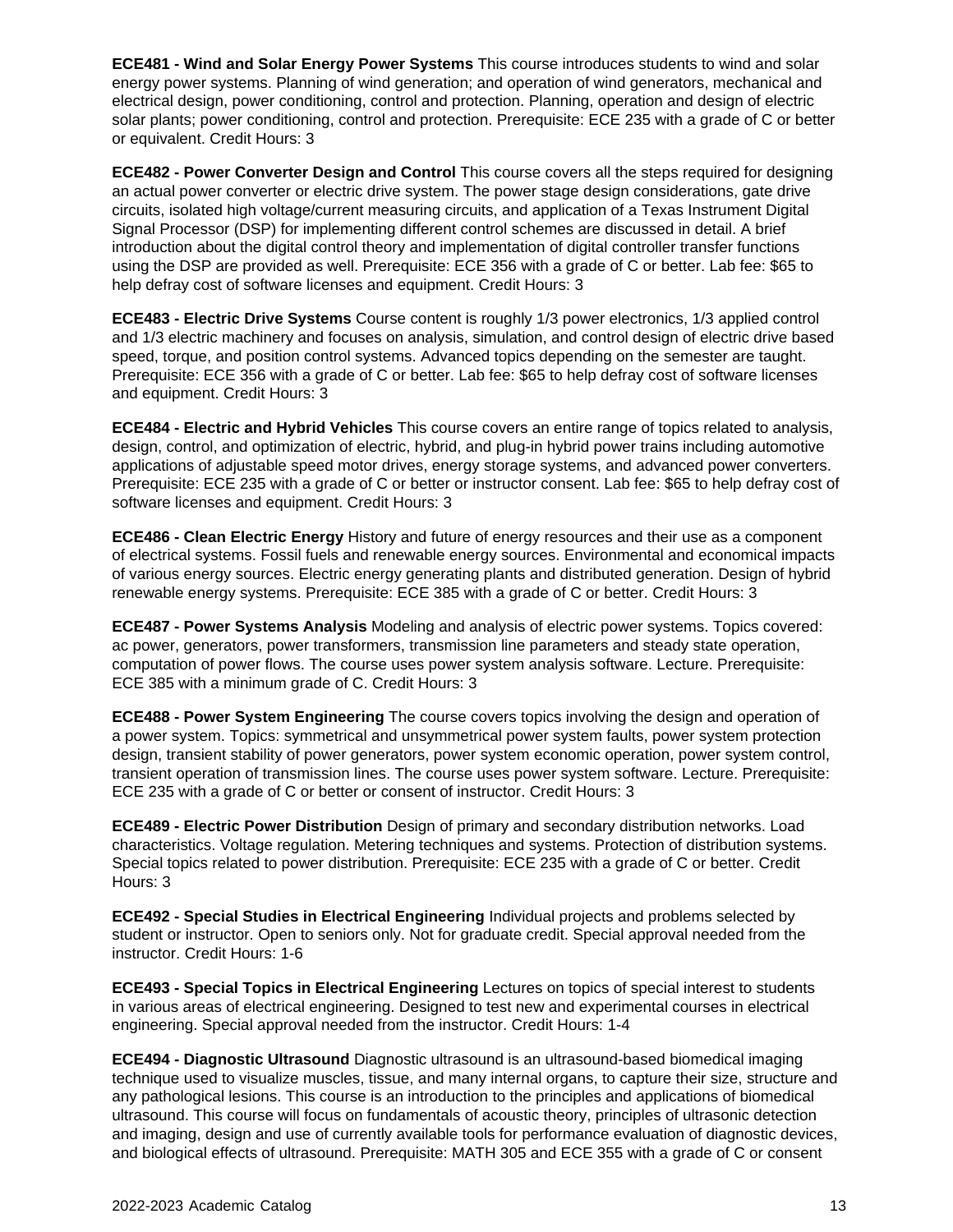of instructor. Restricted to enrollment in ECE programs. Lab fee: \$30 to help defray cost of equipment, supplies, and software licenses. Credit Hours: 3

**ECE495C - Computer Engineering Senior Design I** Capstone Design part 1. Preparation for professional computer engineering practice with a major design experience based on earlier coursework, incorporating appropriate engineering standards and multiple constraints. Includes aspects of project development and design within a team such as communicating, documenting, establishing goals, planning tasks, meeting deadlines, analyzing risk and fulfilling responsibilities professionally and ethically. Not for graduate credit. Prerequisites: ECE 315, 321, 329, and 345 with grades of C or better. Restricted to senior standing in Computer Engineering. Lab fee: \$50 to help defray cost of software licenses, equipment and consumable items. Credit Hours: 3

**ECE495D - Electrical and Computer Engineering Senior Design II** Capstone Design part 2. Continuation of a major design experience based on earlier coursework, incorporating appropriate engineering standards and multiple constraints. Team approach in engineering projects. Work plan/time scheduling. Design options & cost-benefit analysis. Development of the final decision. Team coordination & documentation of team member efforts, design stages, team communication and team decision making processes. Implementation of the design (if the project warrants). Evaluation of the final product. Written, oral and poster presentation of final design. Not for graduate credit. Prerequisite: ECE 495C or ECE 495E. Lab fee: \$50 to help defray cost of software licenses, equipment and consumable items. Credit Hours: 3

**ECE495E - Electrical Engineering Senior Design I** Capstone Design part 1. Preparation for professional electrical engineering practice with a major design experience based on earlier coursework, incorporating appropriate engineering standards and multiple constraints. Includes aspects of project development and design within a team such as communicating, establishing goals, planning tasks, meeting deadlines, analyzing risk and fulfilling responsibilities professionally and ethically. Not for graduate credit. Prerequisites: ECE 327, 345, 356, 375 and 385 with grades of C or better. Restricted to senior standing in Electrical Engineering. Lab fee: \$50 to help defray cost of software licenses, equipment and consumable items. Credit Hours: 3

**ECE496A - Honors in Electrical and Computer Engineering-Honors Reading** Must be taken during the last two years of the undergraduate's career. Special approval needed from the department. Credit Hours: 3

**ECE496B - Honors in Electrical and Computer Engineering-Honors Supervised Research** Must be taken during the last two years of the undergraduate's career. Research culminating in an honors thesis for the University Honors Program. Prerequisite: ECE 496A or consent of department. Credit Hours: 3

## **Computer Engineering Faculty**

**Ahmed, Shaikh**, Professor, Ph.D., Arizona State University, 2005.

**Anagnostopoulos, Iraklis**, Associate Professor, Ph.D., National Technical University of Athens, 2014.

**Aruma Baduge**, **Gayan,** Associate Professor, Ph.D., University of Alberta, 2013, 2016.

**Asrari, Arash,** Assistant Professor, Ph.D., University of Central Florida, 2015.

**Chen, Ying**, Associate Professor, Ph.D., Duke University, 2007.

**Haniotakis, Themistoklis**, Associate Professor, Ph.D., University of Athens, 1998.

**Harackiewicz, Frances J.**, Professor, University of Massachusetts at Amherst, 1990.

**Kagaris, Dimitrios N.**, Professor, Ph.D., Dartmouth College, 1994.

**Komaee, Arash**, Associate Professor, Ph.D., University of Maryland, College Park, 2008.

**Lu, Chao**, Assistant Professor, Ph.D., Purdue University, 2012.

**Phegley, James**, Senior Lecturer, Ph.D., Southern Illinois University, 2001.

**Qin, Jun**, Associate Professor, Ph.D., Duke University, 2008.

**Sayeh, Mohammad**, Professor, Ph.D., Oklahoma State University, 1985.